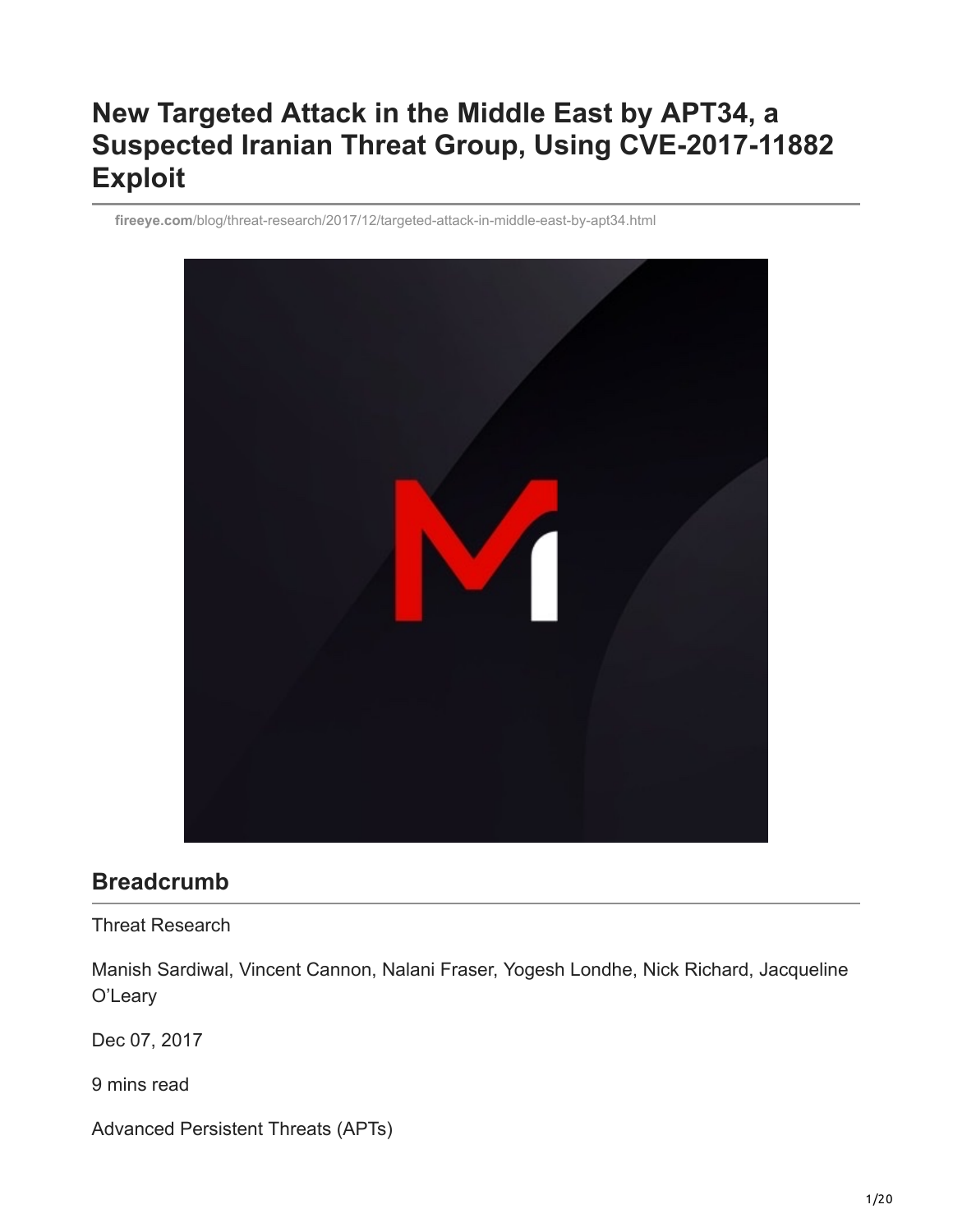## Threat Research

Less than a week after Microsoft issued a patch for [CVE-2017-11882](https://msrc.microsoft.com/update-guide/en-US/vulnerability/CVE-2017-11882) on Nov. 14, 2017, FireEye observed an attacker using an exploit for the Microsoft Office vulnerability to target a government organization in the Middle East. We assess this activity was carried out by a suspected Iranian cyber espionage threat group, whom we refer to as APT34, using a custom PowerShell backdoor to achieve its objectives.

We believe APT34 is involved in a long-term cyber espionage operation largely focused on reconnaissance efforts to benefit Iranian nation-state interests and has been operational since at least 2014. This threat group has conducted broad targeting across a variety of industries, including financial, government, energy, chemical, and telecommunications, and has largely focused its operations within the Middle East. We assess that APT34 works on behalf of the Iranian government based on infrastructure details that contain references to Iran, use of Iranian infrastructure, and targeting that aligns with nation-state interests.

APT34 uses a mix of public and non-public tools, often conducting spear phishing operations using compromised accounts, sometimes coupled with social engineering tactics. In May 2016, we published a blog detailing a spear phishing campaign targeting banks in the Middle East region that used macro-enabled attachments to distribute POWBAT malware. We now attribute that campaign to APT34. In July 2017, we observed APT34 targeting a Middle East organization using a PowerShell-based backdoor that we call POWRUNER and a downloader with domain generation algorithm functionality that we call BONDUPDATER, based on strings within the malware. The backdoor was delivered via a malicious .rtf file that exploited [CVE-2017-0199](https://www.mandiant.com/resources/cve-2017-0199-hta-handler).

In this latest campaign, APT34 leveraged the recent Microsoft Office vulnerability CVE-2017- 11882 to deploy POWRUNER and BONDUPDATER.

The full report on APT34 is available to our [MySIGHT customer community.](https://www.fireeye.com/mandiant/threat-intelligence/threat-intelligence-subscriptions.html%23dismiss-lightbox) APT34 loosely aligns with [public reporting related to the group "OilRig"](https://unit42.paloaltonetworks.com/unit42-oilrig-malware-campaign-updates-toolset-and-expands-targets/). As individual organizations may track adversaries using varied data sets, it is possible that our classifications of activity may not wholly align.

## **CVE-2017-11882: Microsoft Office Stack Memory Corruption Vulnerability**

CVE-2017-11882 affects several versions of Microsoft Office and, when exploited, allows a remote user to run arbitrary code in the context of the current user as a result of improperly handling objects in memory. The vulnerability was patched by Microsoft on Nov. 14, 2017. A full proof of concept (POC) was publicly released a week later by the reporter of the vulnerability.

The vulnerability exists in the old Equation Editor (EQNEDT32.EXE), a component of Microsoft Office that is used to insert and evaluate mathematical formulas. The Equation Editor is embedded in Office documents using object linking and embedding (OLE)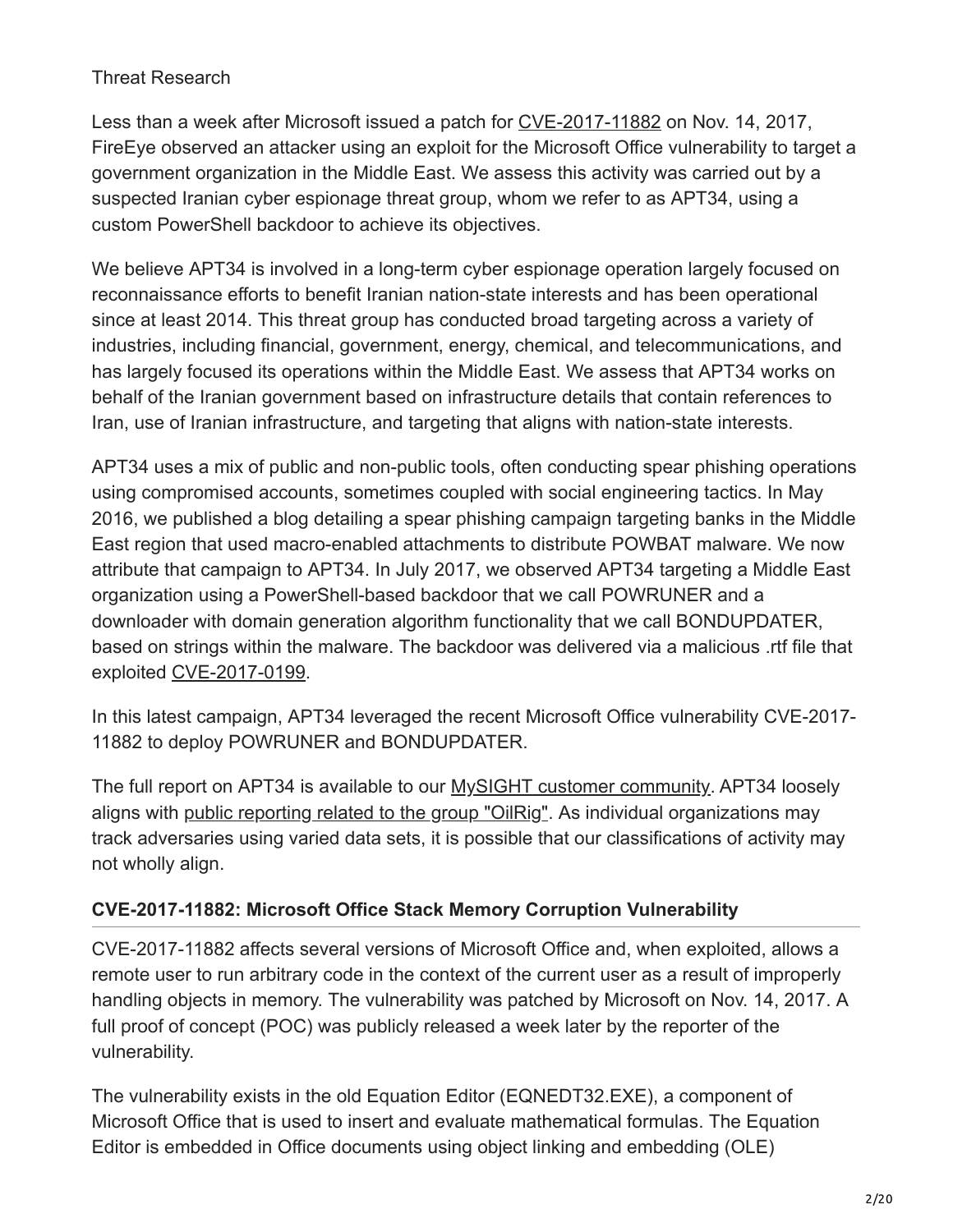technology. It is created as a separate process instead of child process of Office applications. If a crafted formula is passed to the Equation Editor, it does not check the data length properly while copying the data, which results in stack memory corruption. As the EQNEDT32.exe is compiled using an older compiler and does not support address space layout randomization (ASLR), a technique that guards against the exploitation of memory corruption vulnerabilities, the attacker can easily alter the flow of program execution.

## **Analysis**

APT34 sent a malicious .rtf file (MD5: a0e6933f4e0497269620f44a083b2ed4) as an attachment in a malicious spear phishing email sent to the victim organization. The malicious file exploits CVE-2017-11882, which corrupts the memory on the stack and then proceeds to push the malicious data to the stack. The malware then overwrites the function address with the address of an existing instruction from EQNEDT32.EXE. The overwritten instruction (displayed in Figure 1) is used to call the "WinExec" function from kernel32.dll, as depicted in the instruction at 00430c12, which calls the "WinExec" function.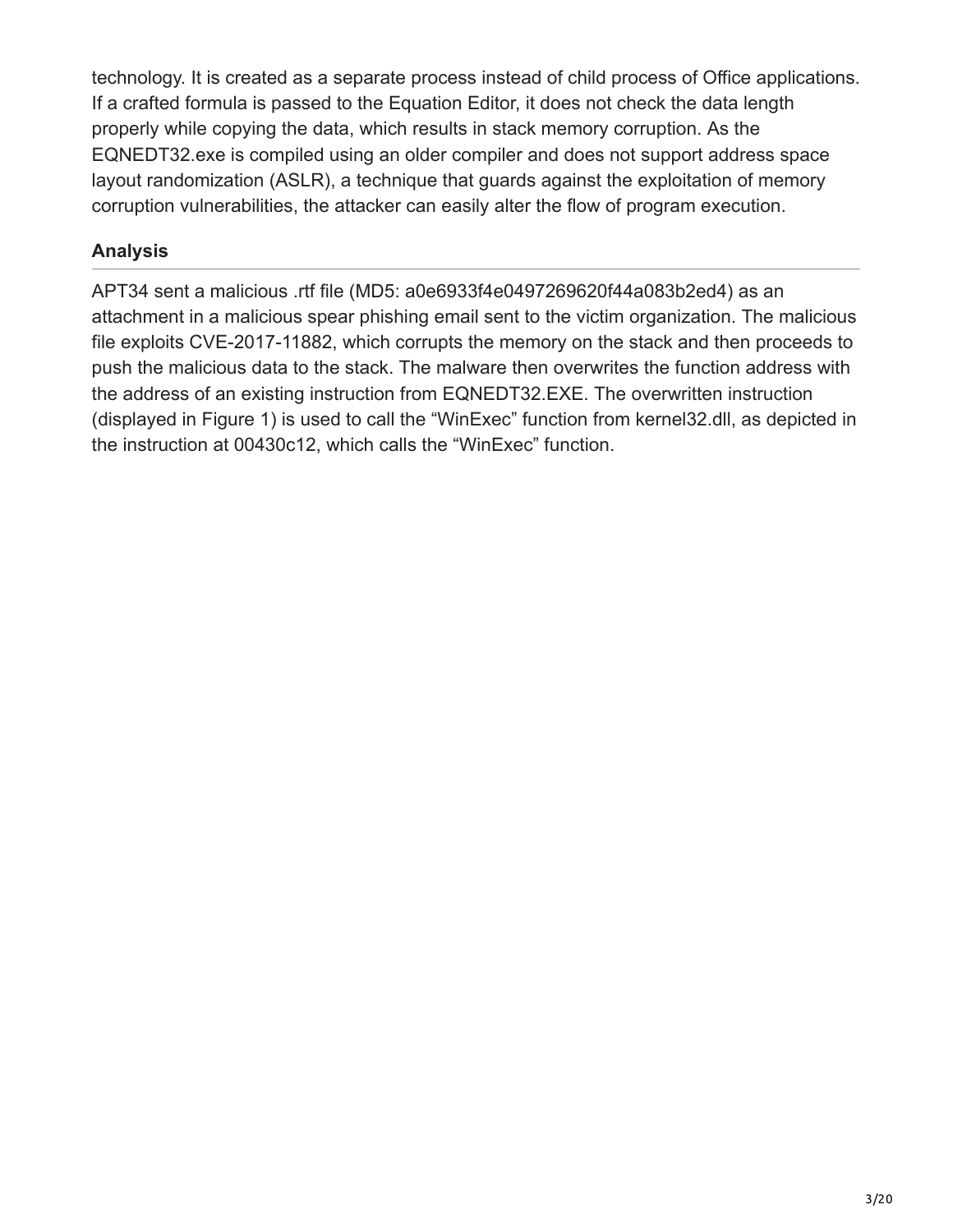**Disassembly of overwritten function address** 

Figure 1: Disassembly of overwritten function address

After exploitation, the 'WinExec' function is successfully called to create a child process, "mshta.exe", in the context of current logged on user. The process "mshta.exe" downloads a malicious script from hxxp://mumbai-m[.]site/b.txt and executes it, as seen in Figure 2.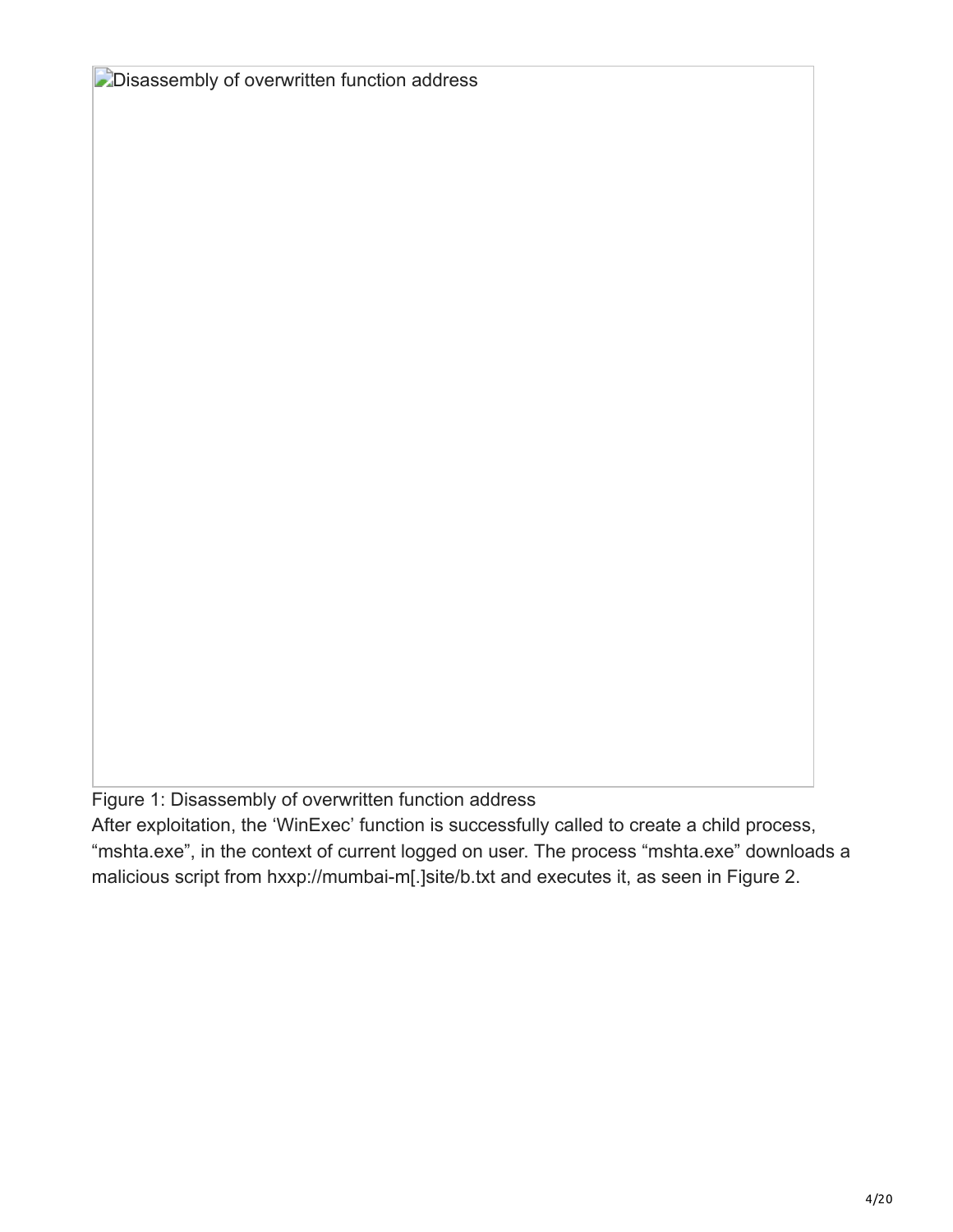**Attacker data copied to corrupt stack buffer** 

Figure 2: Attacker data copied to corrupt stack buffer

#### **Execution Workflow**

The malicious script goes through a series of steps to successfully execute and ultimately establish a connection to the command and control (C2) server. The full sequence of events starting with the exploit document is illustrated in Figure 3.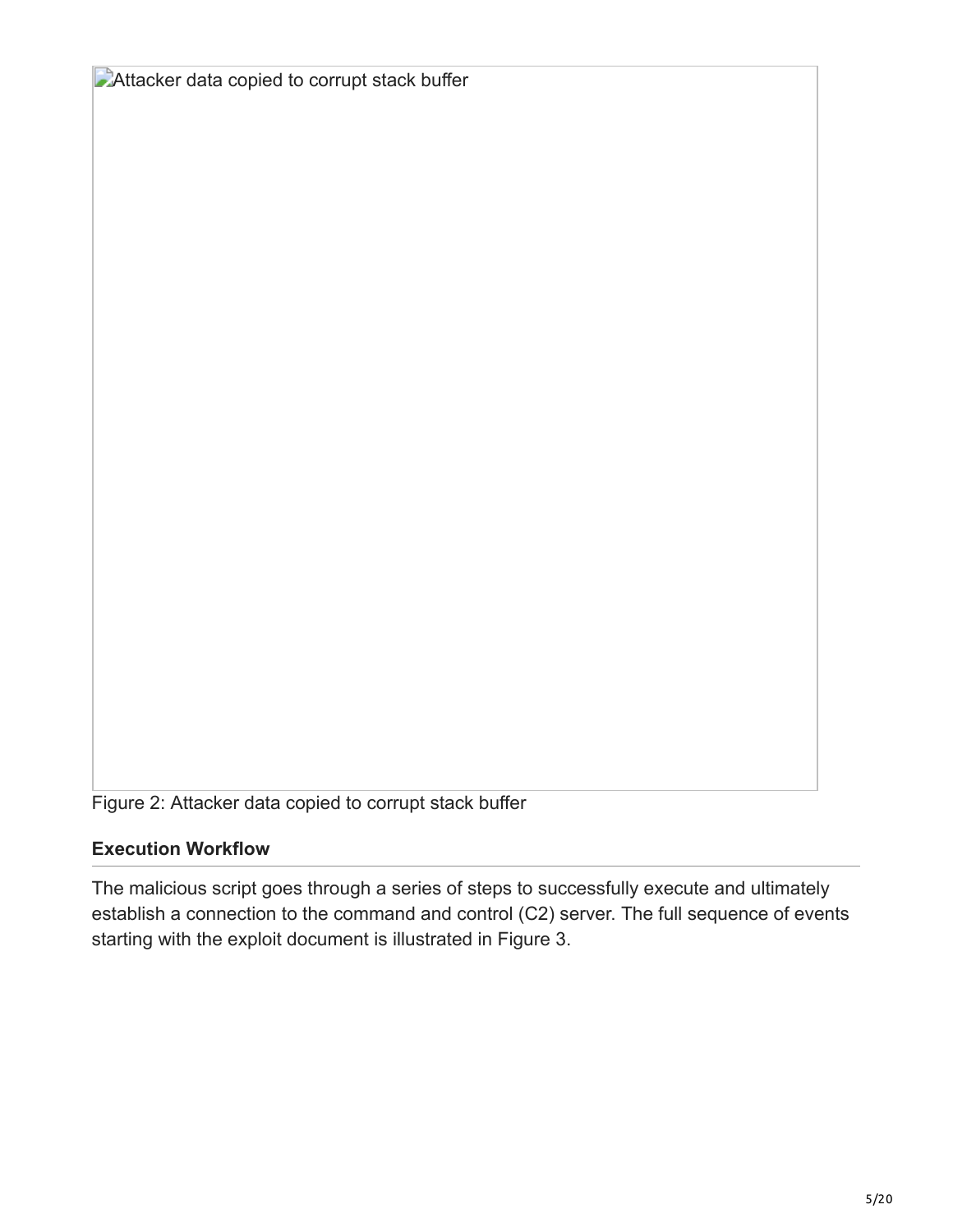Figure 3: CVE-2017-11882 and POWRUNER attack sequence

- 1. The malicious .rtf file exploits CVE-2017-11882.
- 2. The malware overwrites the function address with an existing instruction from EQNEDT32.EXE.
- 3. The malware creates a child process, "mshta.exe," which downloads a file from: hxxp://mumbai-m[.]site/b.txt.
- 4. b.txt contains a PowerShell command to download a dropper from: hxxp://dnsupdate[.]club/v.txt. The PowerShell command also renames the downloaded file from v.txt to v.vbs and executes the script.
- 5. The v.vbs script drops four components (hUpdateCheckers.base, dUpdateCheckers.base, cUpdateCheckers.bat, and GoogleUpdateschecker.vbs) to the directory: C:\ProgramData\Windows\Microsoft\java\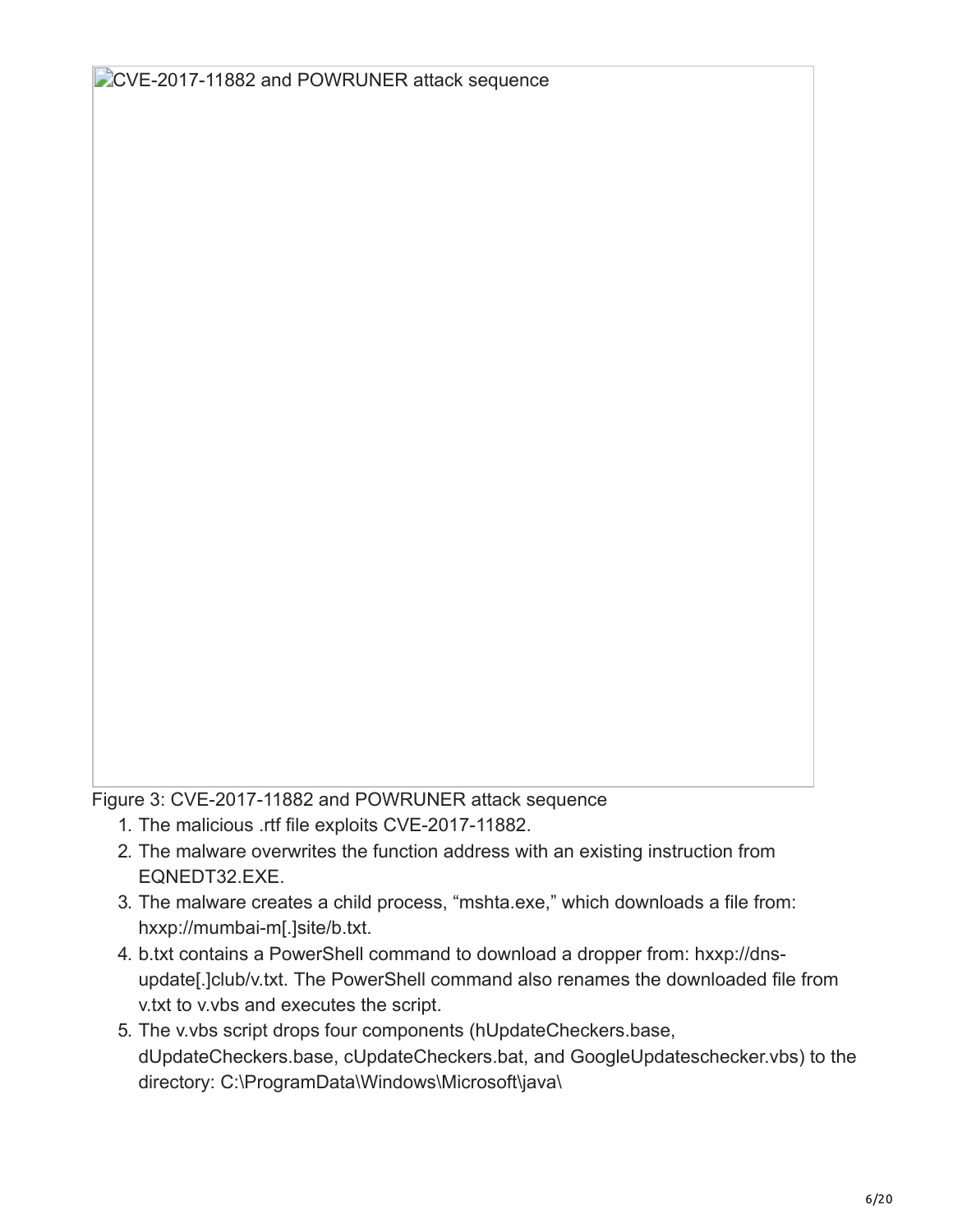- 6. v.vbs uses CertUtil.exe, a legitimate Microsoft command-line program installed as part of Certificate Services, to decode the base64-encoded files hUpdateCheckers.base and dUpdateCheckers.base, and drop hUpdateCheckers.ps1 and dUpdateCheckers.ps1 to the staging directory.
- 7. cUpdateCheckers.bat is launched and creates a scheduled task for GoogleUpdateschecker.vbs persistence.
- 8. GoogleUpdateschecker.vbs is executed after sleeping for five seconds.
- 9. cUpdateCheckers.bat and \*.base are deleted from the staging directory.

Figure 4 contains an excerpt of the v.vbs script pertaining to the Execution Workflow section.

Execution Workflow Section of v.vbs

Figure 4: Execution Workflow Section of v.vbs

After successful execution of the steps mentioned in the Execution Workflow section, the Task Scheduler will launch GoogleUpdateschecker.vbs every minute, which in turn executes the dUpdateCheckers.ps1 and hUpdateCheckers.ps1 scripts. These PowerShell scripts are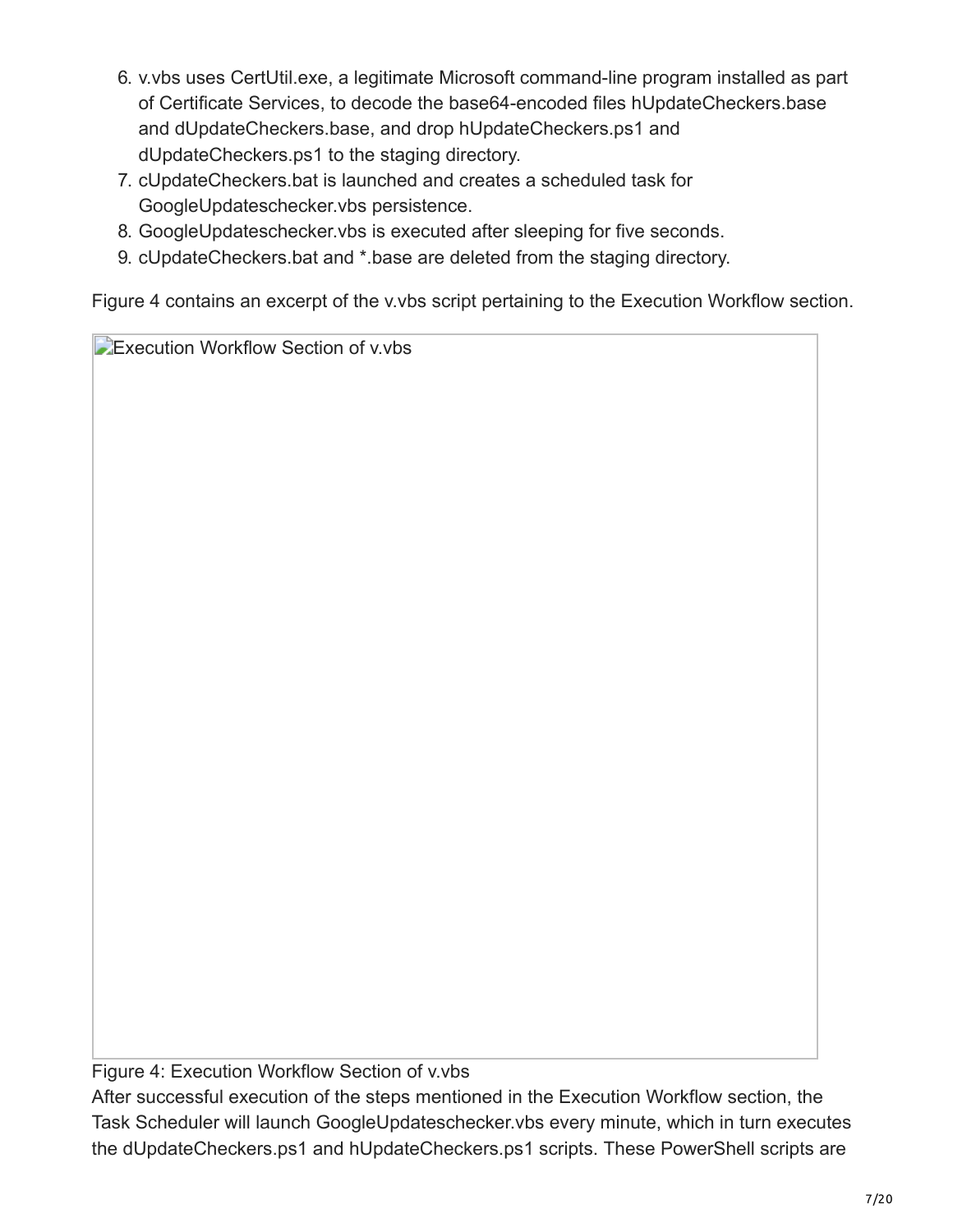final stage payloads – they include a downloader with domain generation algorithm (DGA) functionality and the backdoor component, which connect to the C2 server to receive commands and perform additional malicious activities.

## **hUpdateCheckers.ps1 (POWRUNER)**

The backdoor component, POWRUNER, is a PowerShell script that sends and receives commands to and from the C2 server. POWRUNER is executed every minute by the Task Scheduler. Figure 5 contains an excerpt of the POWRUNER backdoor.

**PPOWRUNER PowerShell script hUpdateCheckers.ps1** 

Figure 5: POWRUNER PowerShell script hUpdateCheckers.ps1

POWRUNER begins by sending a random GET request to the C2 server and waits for a response. The server will respond with either "not now" or a random 11-digit number. If the response is a random number, POWRUNER will send another random GET request to the server and store the response in a string. POWRUNER will then check the last digit of the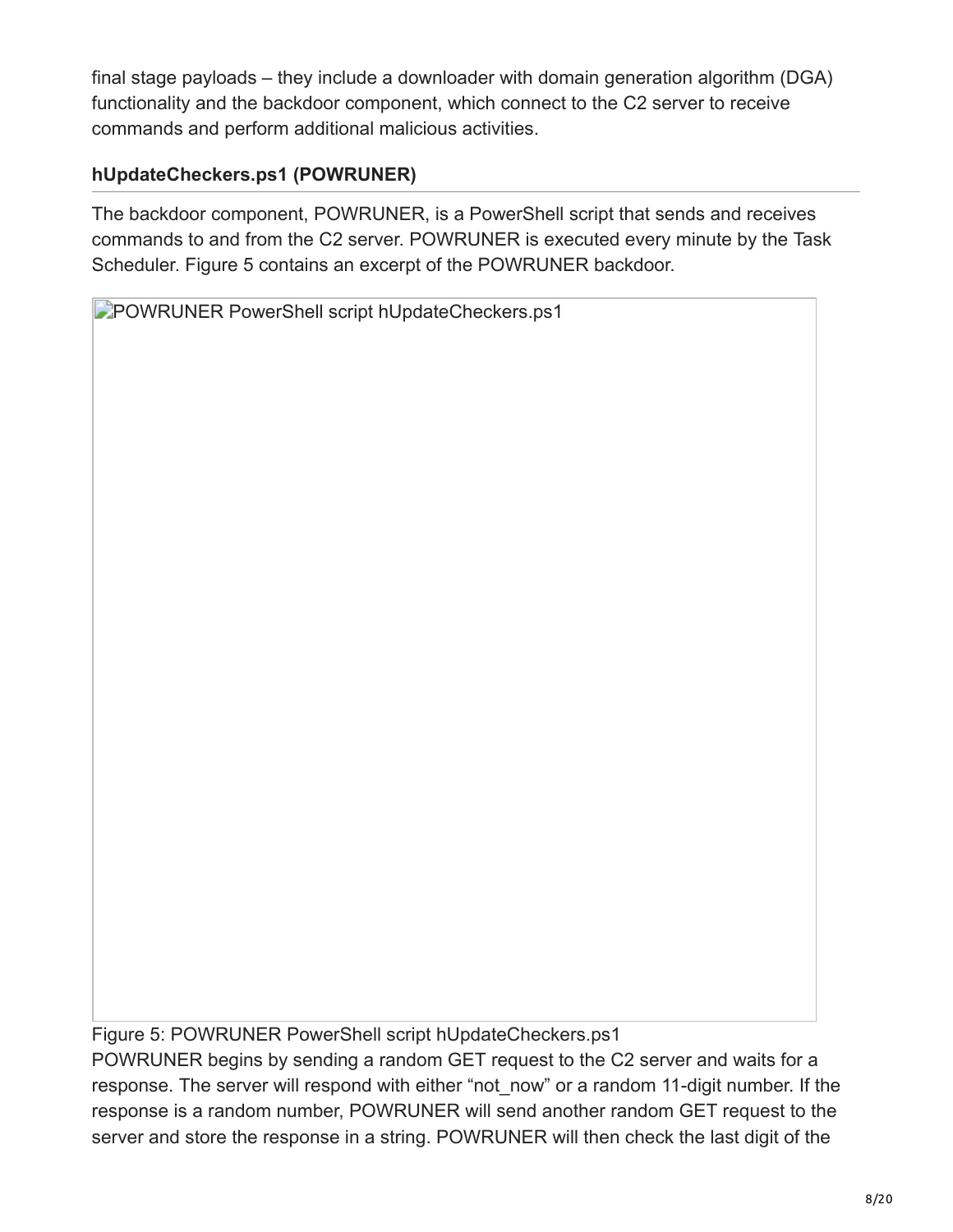stored random number response, interpret the value as a command, and perform an action based on that command. The command values and the associated actions are described in Table 1.

| Command Description                               | Action                                                     |
|---------------------------------------------------|------------------------------------------------------------|
| Server response string contains<br>batch commands | Execute batch commands and send<br>results back to server  |
| Server response string is a file<br>path          | Check for file path and upload (PUT) the<br>file to server |
| Server response string is a file<br>path          | Check for file path and download (GET)<br>the file         |

#### Table 1: POWRUNER commands

After successfully executing the command, POWRUNER sends the results back to the C2 server and stops execution.

The C2 server can also send a PowerShell command to capture and store a screenshot of a victim's system. POWRUNER will send the captured screenshot image file to the C2 server if the "fileupload" command is issued. Figure 6 shows the PowerShell "Get-Screenshot" function sent by the C2 server.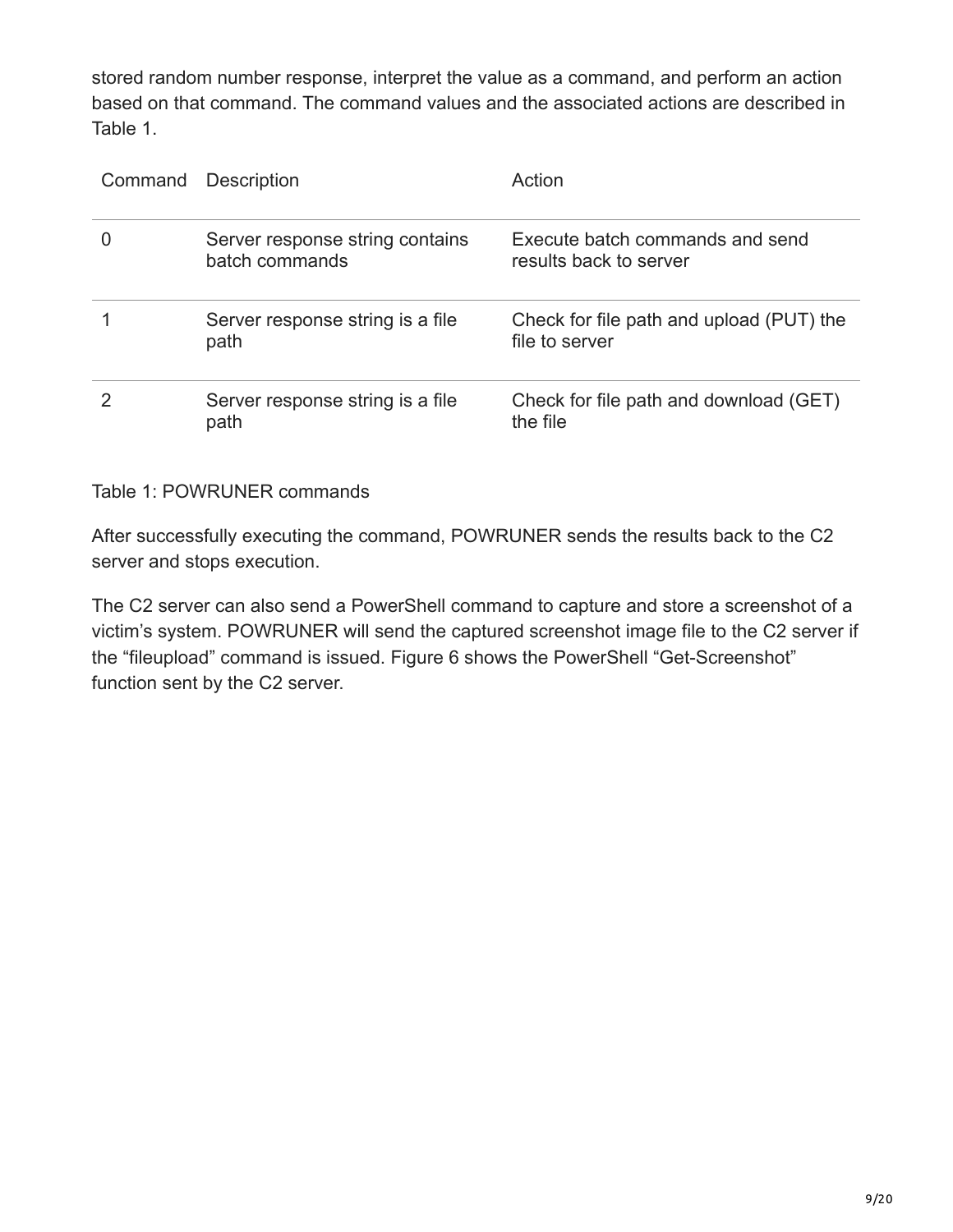**PowerShell Screenshot Functionality** 

Figure 6: PowerShell Screenshot Functionality

#### **dUpdateCheckers.ps1 (BONDUPDATER)**

One of the recent advancements by APT34 is the use of DGA to generate subdomains. The BONDUPDATER script, which was named based on the hard-coded string "B007", uses a custom DGA algorithm to generate subdomains for communication with the C2 server.

#### **DGA Implementation**

Figure 7 provides a breakdown of how an example domain (456341921300006B0C8B2CE9C9B007.mumbai-m[.]site) is generated using BONDUPDATER's custom DGA.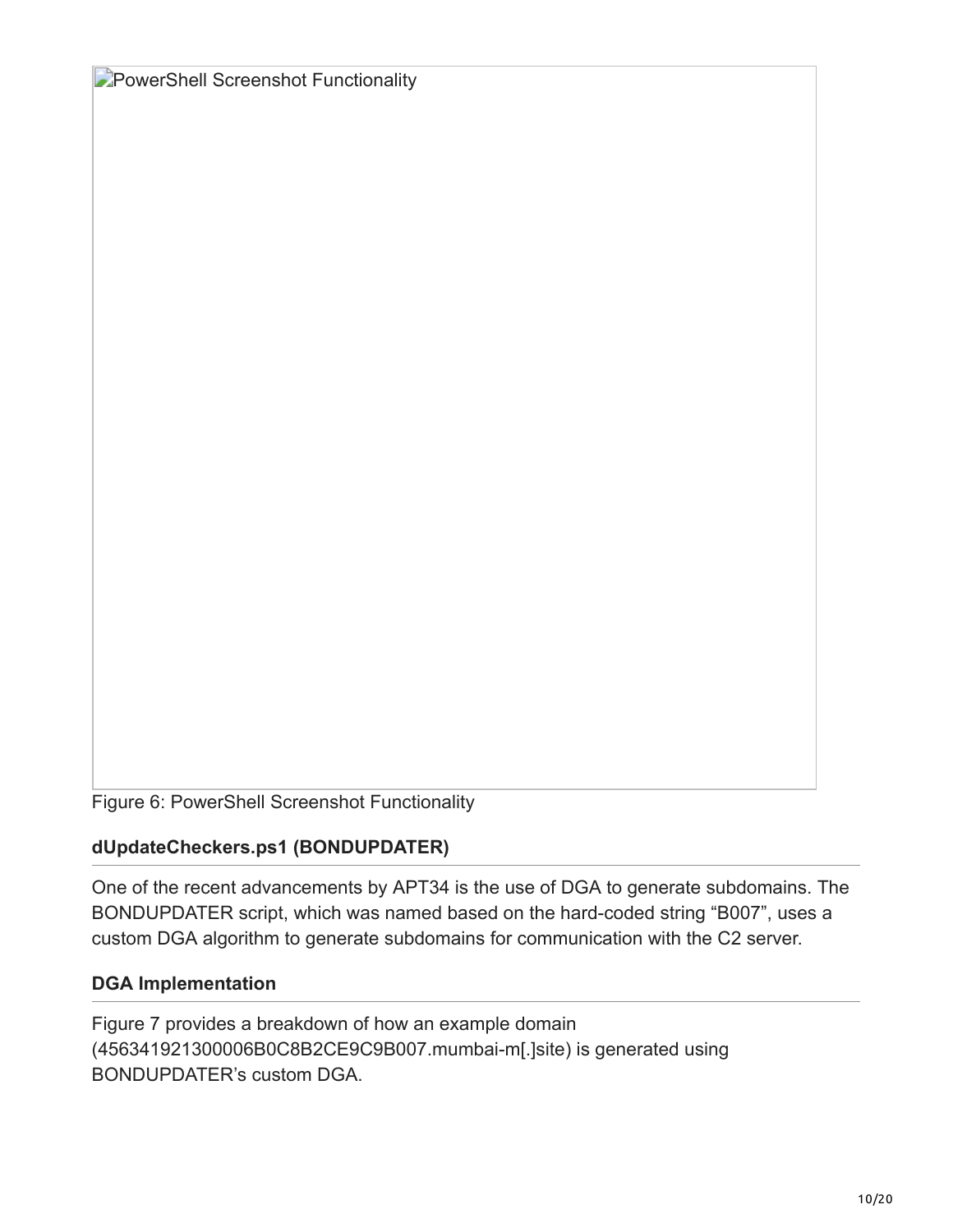**Breakdown of subdomain created by BONDUPDATER** 

Figure 7: Breakdown of subdomain created by BONDUPDATER

- 1. This is a randomly generated number created using the following expression: \$rnd = join (Get-Random -InputObject (10..99) -Count (%{ Get-Random -InputObject (1..6)}));
- 2. This value is either 0 or 1. It is initially set to 0. If the first resolved domain IP address starts with 24.125.X.X, then it is set to 1.
- 3. Initially set to 000, then incremented by 3 after every DNS request
- 4. First 12 characters of system UUID.
- 5. "B007" hardcoded string.
- 6. Hardcoded domain "mumbai-m[.]site"

BONDUPDATER will attempt to resolve the resulting DGA domain and will take the following actions based on the IP address resolution: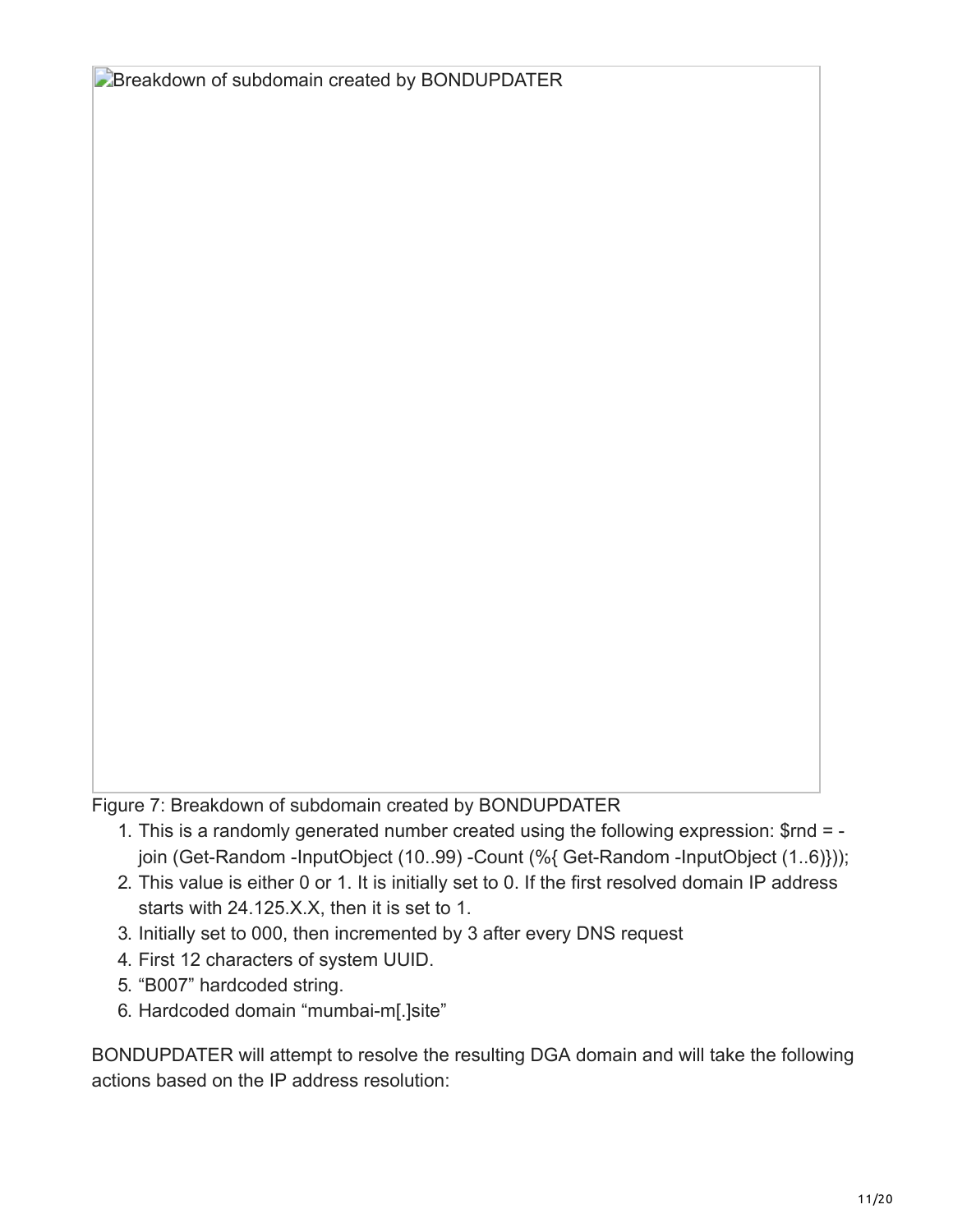1. Create a temporary file in %temp% location

The file created will have the last two octets of the resolved IP addresses as its filename.

2. BONDUPDATER will evaluate the last character of the file name and perform the corresponding action found in Table 2.

| Character Description                                        |
|--------------------------------------------------------------|
| File contains batch commands, it executes the batch commands |
| Rename the temporary file as .ps1 extension                  |
| Rename the temporary file as vbs extension                   |

### Table 2: BONDUPDATER Actions

Figure 8 is a screenshot of BONDUPDATER's DGA implementation.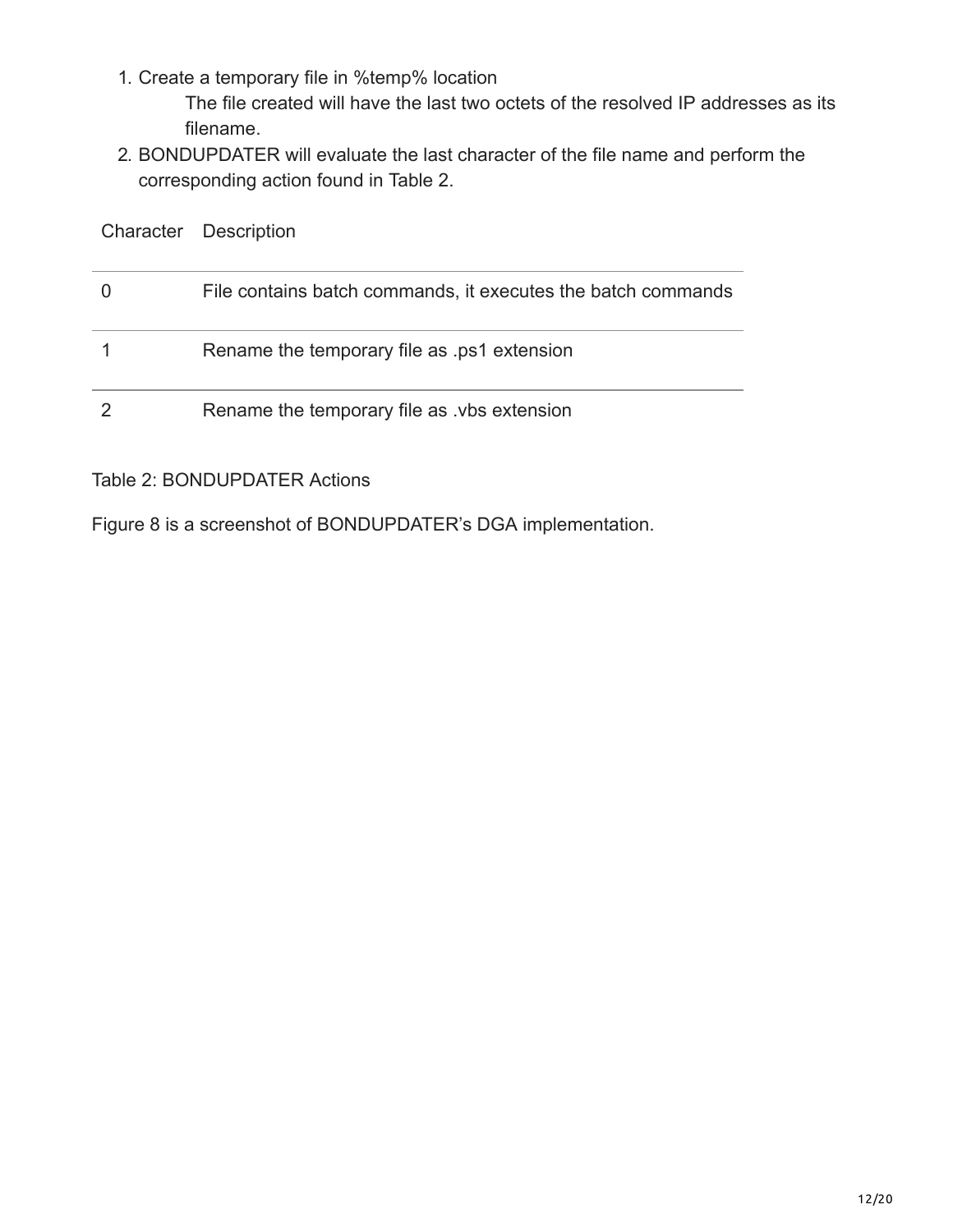**Domain Generation Algorithm** 

Figure 8: Domain Generation Algorithm Some examples of the generated subdomains observed at time of execution include:

143610035BAF04425847B007.mumbai-m[.]site

835710065BAF04425847B007.mumbai-m[.]site

376110095BAF04425847B007.mumbai-m[.]site

#### **Network Communication**

Figure 9 shows example network communications between a POWRUNER backdoor client and server.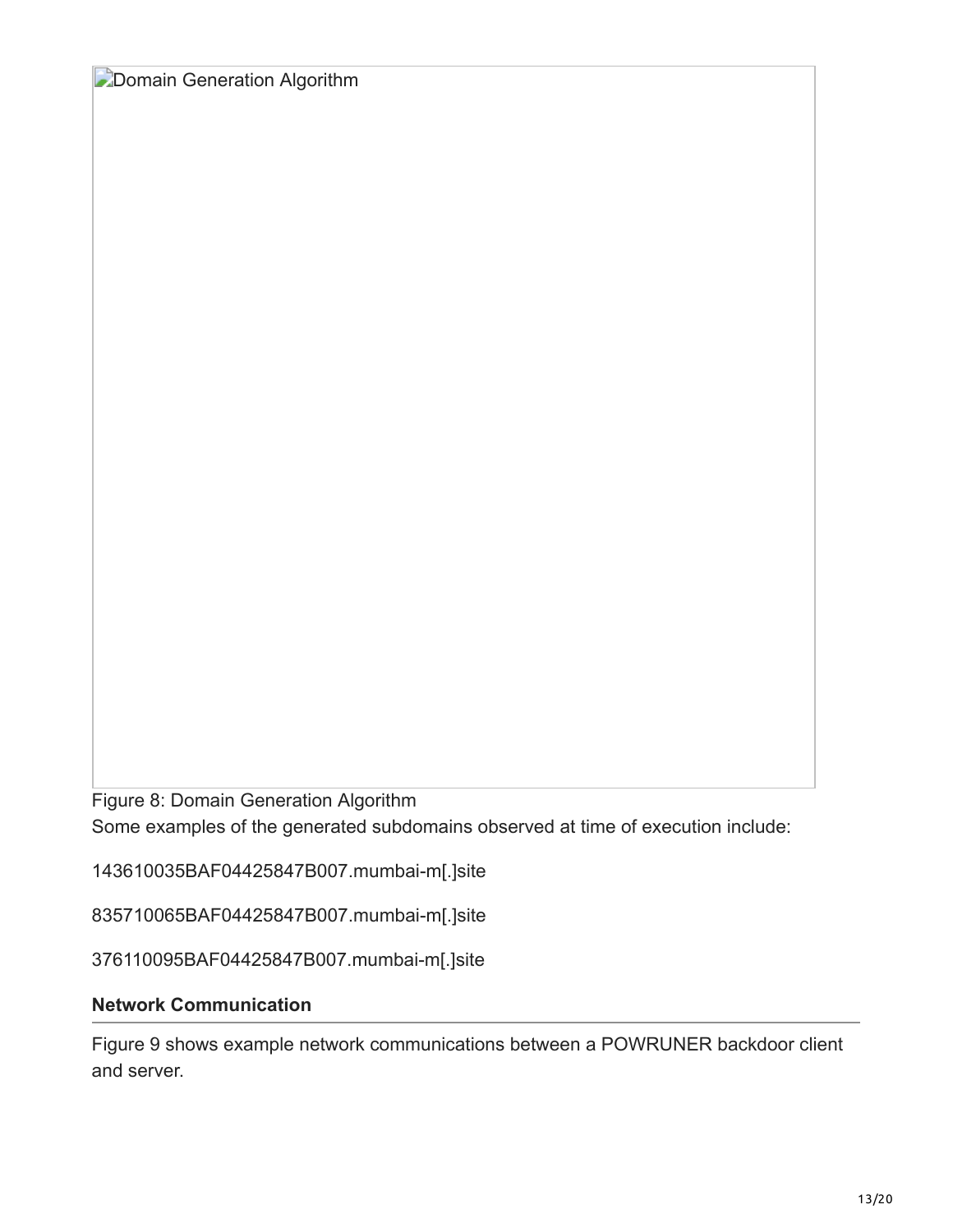**Example Network Communication** 

#### Figure 9: Example Network Communication

In the example, the POWRUNER client sends a random GET request to the C2 server and the C2 server sends the random number (99999999990) as a response. As the response is a random number that ends with '0', POWRUNER sends another random GET request to receive an additional command string. The C2 server sends back Base64 encoded response.

If the server had sent the string "not\_now" as response, as shown in Figure 10, POWRUNER would have ceased any further requests and terminated its execution.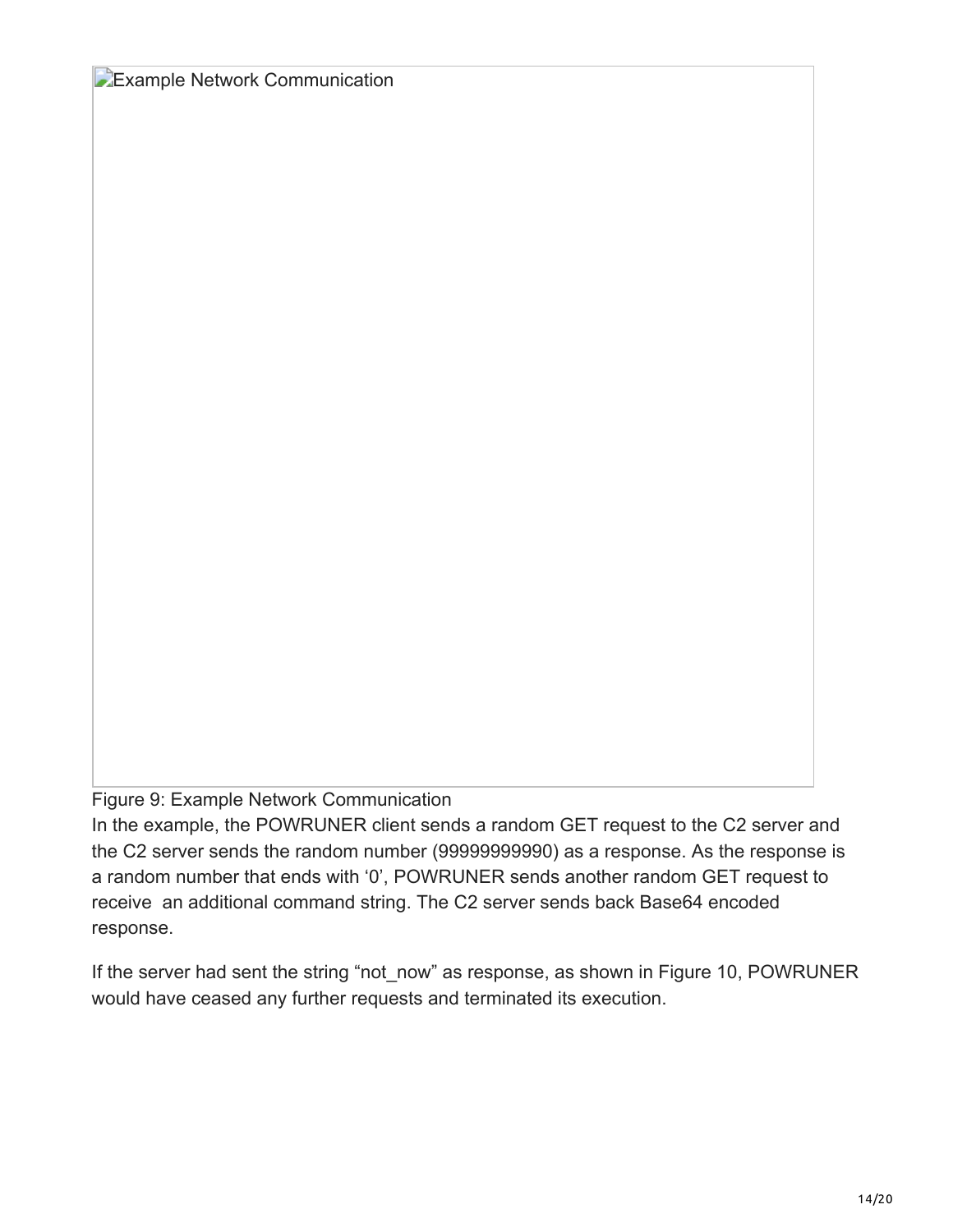**Example "not now" server response** 

Figure 10: Example "not now" server response

#### **Batch Commands**

POWRUNER may also receive batch commands from the C2 server to collect host information from the system. This may include information about the currently logged in user, the hostname, network configuration data, active connections, process information, local and domain administrator accounts, an enumeration of user directories, and other data. An example batch command is provided in Figure 11.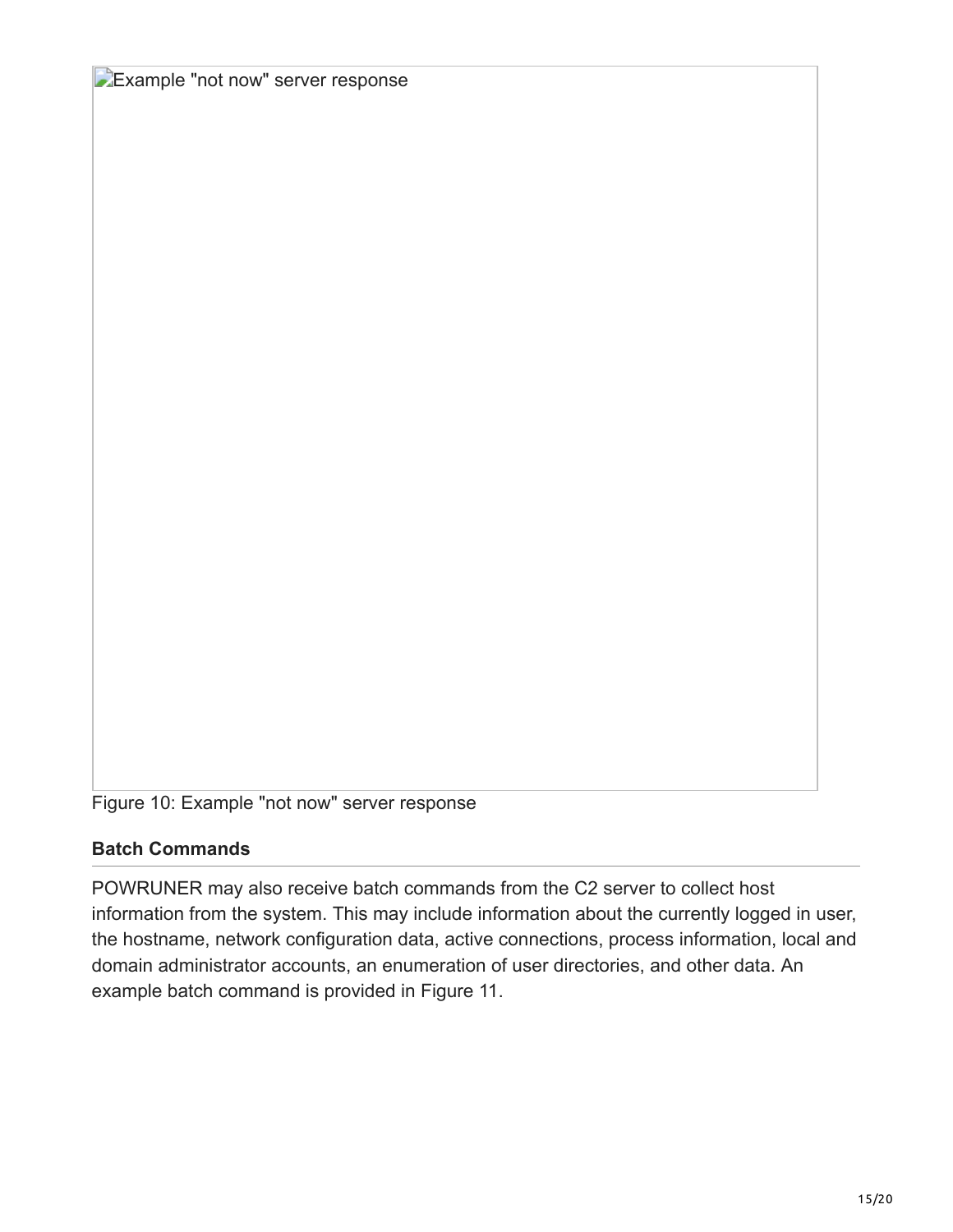**Figure 11: Batch commands sent by POWRUNER C2 server** 

Figure 11: Batch commands sent by POWRUNER C2 server

#### **Additional Use of POWRUNER / BONDUPDATER**

APT34 has used POWRUNER and BONDUPDATER to target Middle East organizations as early as July 2017. In July 2017, a FireEye Web MPS appliance detected and blocked a request to retrieve and install an APT34 POWRUNER / BONDUPDATER downloader file. During the same month, FireEye observed APT34 target a separate Middle East organization using a malicious .rtf file (MD5: 63D66D99E46FB93676A4F475A65566D8)that exploited CVE-2017-0199. This file issued a GET request to download a malicious file from:

hxxp://94.23.172.164/dupdatechecker.doc.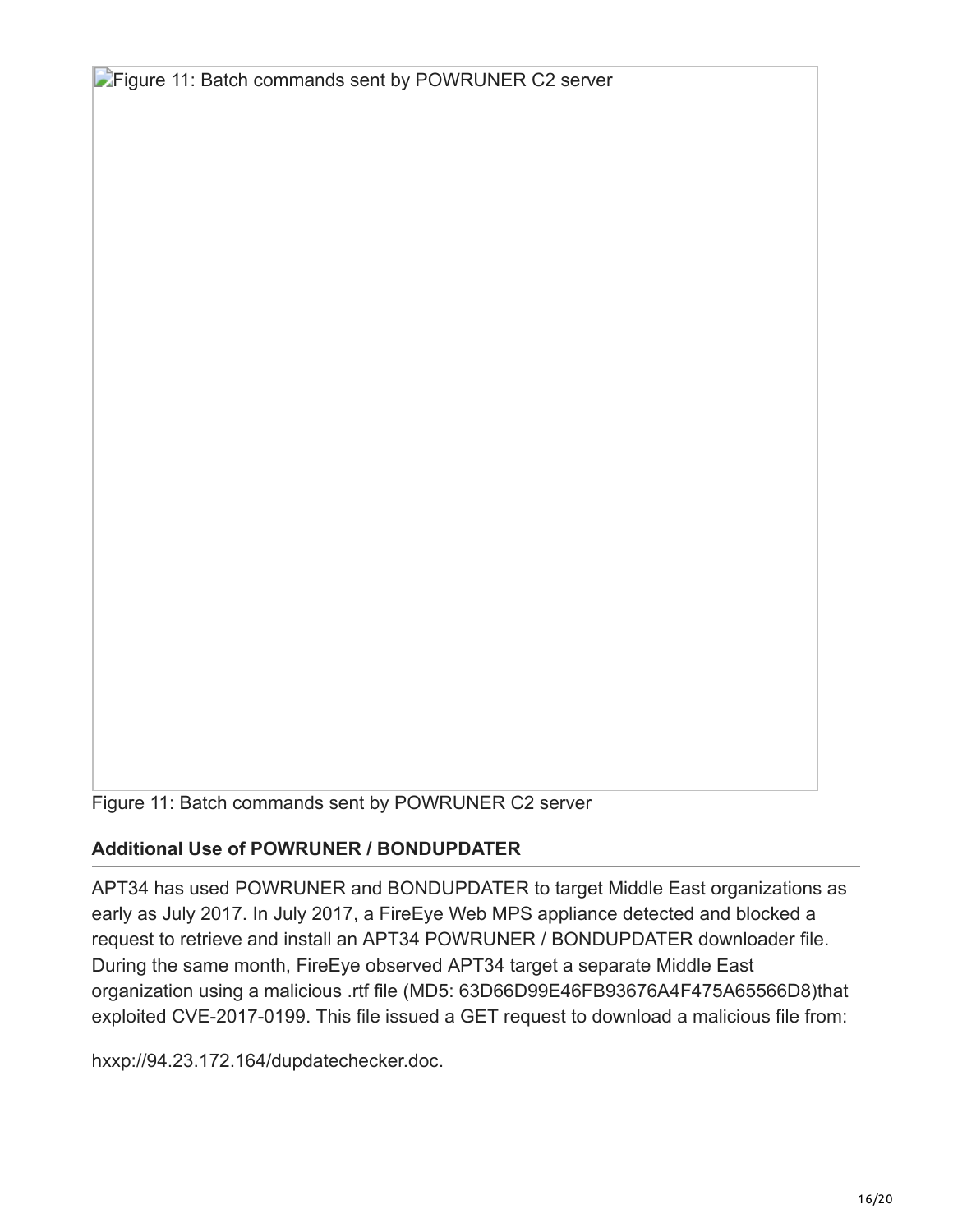As shown in Figure 12, the script within the dupatechecker.doc file attempts to download another file named dupatechecker.exe from the same server. The file also contains a comment by the malware author that appears to be an apparent taunt to security researchers.

Contents of dupdatechecker.doc script

Figure 12: Contents of dupdatechecker.doc script The dupatechecker.exe file (MD5: C9F16F0BE8C77F0170B9B6CE876ED7FB) drops both BONDUPDATER and POWRUNER. These files connect to proxychecker[.]pro for C2.

## **Outlook and Implications**

Recent activity by APT34 demonstrates that they are capable group with potential access to their own development resources. During the past few months, APT34 has been able to quickly incorporate exploits for at least two publicly vulnerabilities (CVE-2017-0199 and CVE-2017-11882)to target organizations in the Middle East. We assess that APT34's efforts to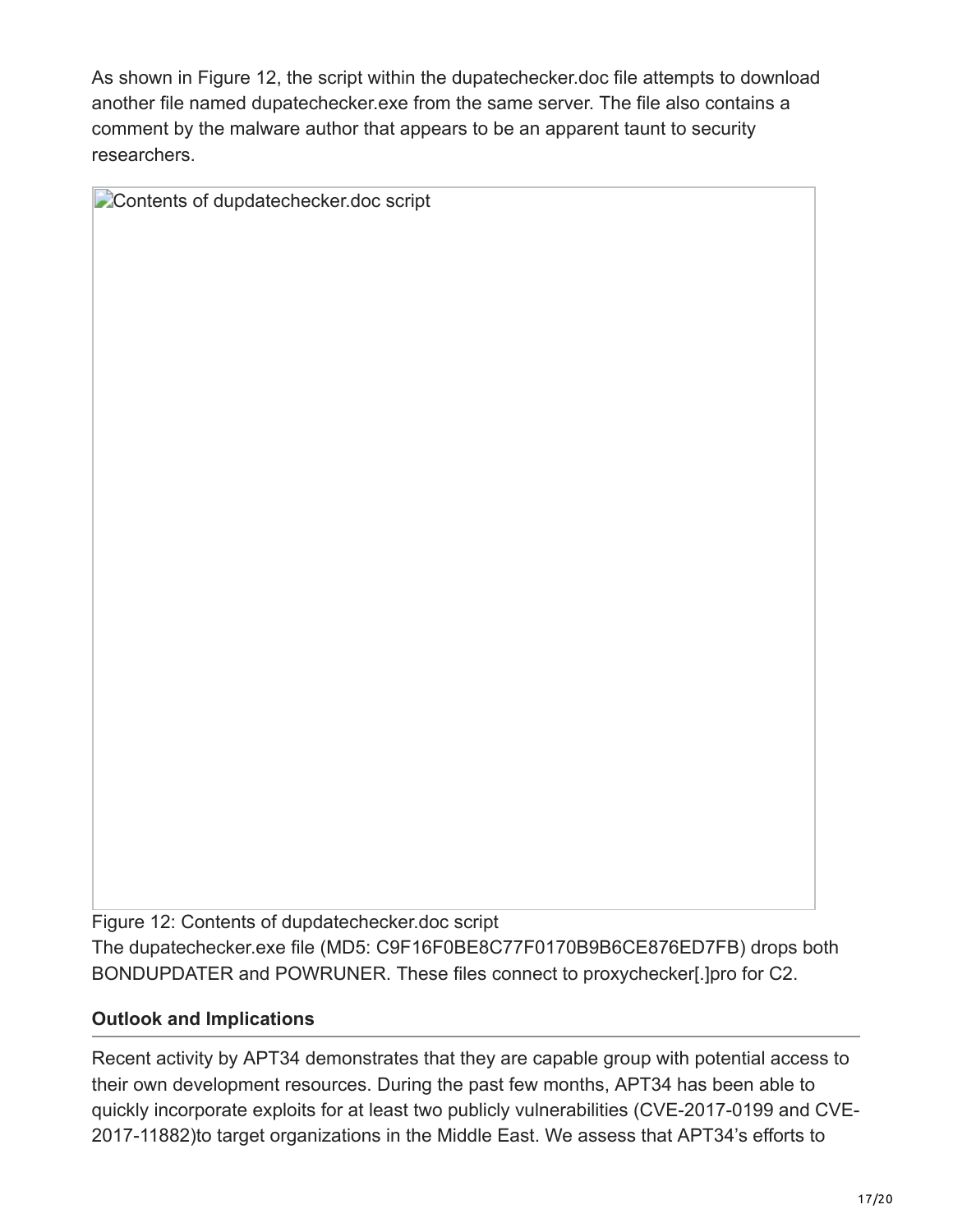continuously update their malware, including the incorporation of DGA for C2, demonstrate the group's commitment to pursing strategies to deter detection. We expect APT34 will continue to evolve their malware and tactics as they continue to pursue access to entities in the Middle East region.

## **IOCs**

| Filename / Domain / IP<br><b>Address</b> | <b>MD5 Hash or Description</b>   |
|------------------------------------------|----------------------------------|
| CVE-2017-11882 exploit<br>document       | A0E6933F4E0497269620F44A083B2ED4 |
| b.txt                                    | 9267D057C065EA7448ACA1511C6F29C7 |
| v.txt/v.vbs                              | B2D13A336A3EB7BD27612BE7D4E334DF |
| dUpdateCheckers.base                     | 4A7290A279E6F2329EDD0615178A11FF |
| hUpdateCheckers.base                     | 841CE6475F271F86D0B5188E4F8BC6DB |
| cUpdateCheckers.bat                      | 52CA9A7424B3CC34099AD218623A0979 |
| dUpdateCheckers.ps1                      | BBDE33F5709CB1452AB941C08ACC775E |
| hUpdateCheckers.ps1                      | 247B2A9FCBA6E9EC29ED818948939702 |
| GoogleUpdateschecker.vbs                 | C87B0B711F60132235D7440ADD0360B0 |
| hxxp://mumbai-m[.]site                   | <b>POWRUNER C2</b>               |
| hxxp://dns-update[.]club                 | <b>Malware Staging Server</b>    |
| CVE-2017-0199 exploit<br>document        | 63D66D99E46FB93676A4F475A65566D8 |
| 94.23.172.164:80                         | <b>Malware Staging Server</b>    |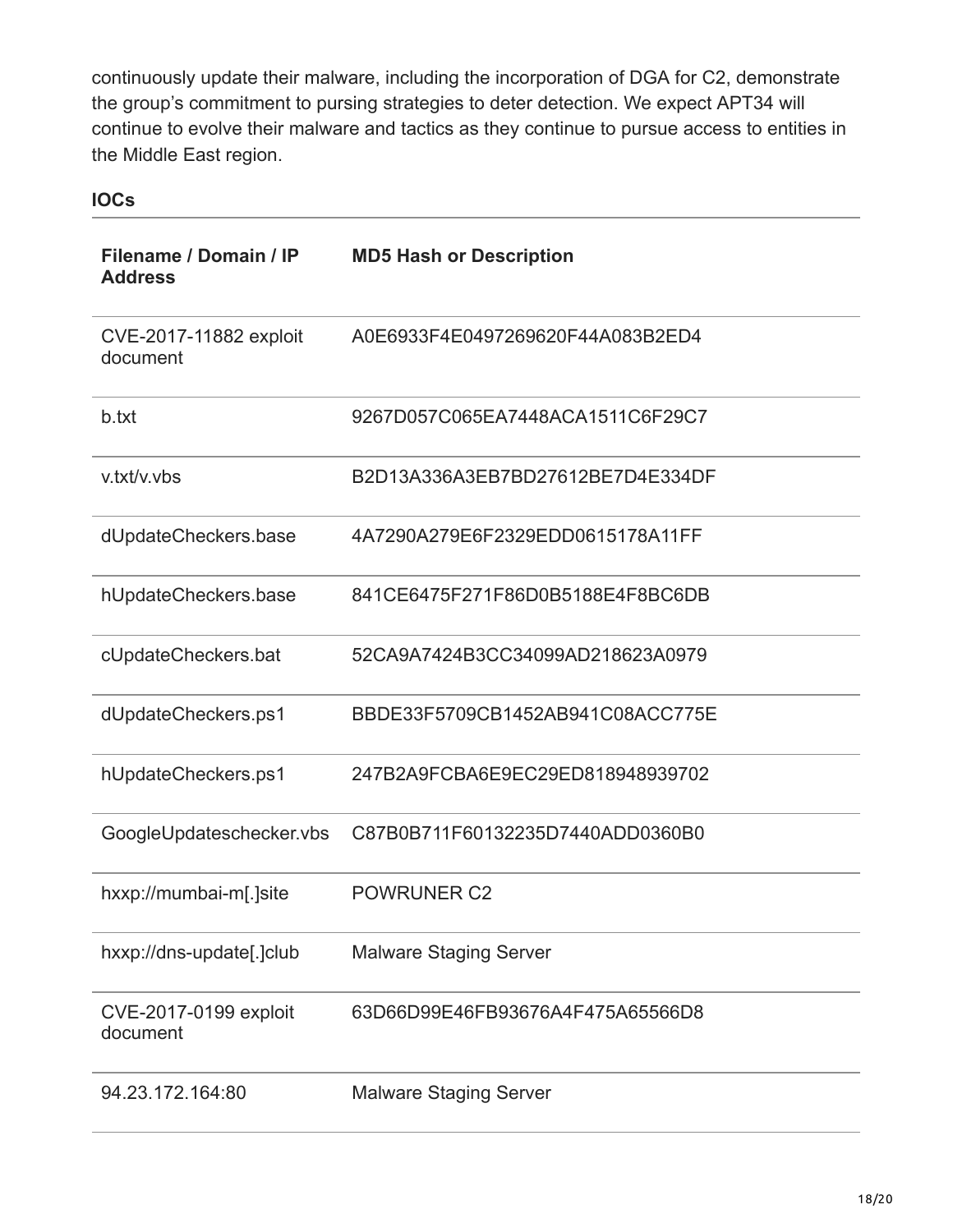| dupdatechecker.doc       | D85818E82A6E64CA185EDFDDBA2D1B76                                               |
|--------------------------|--------------------------------------------------------------------------------|
| dupdatechecker.exe       | C9F16F0BE8C77F0170B9B6CE876ED7FB                                               |
| proxycheker[.]pro        | C <sub>2</sub>                                                                 |
| 46.105.221.247           | Has resolved mumbai-m[.]site & hpserver[.]online                               |
| 148.251.55.110           | Has resolved mumbai-m[.]site and dns-update[.]club                             |
| 185.15.247.147           | Has resolved dns-update[.]club                                                 |
| 145.239.33.100           | Has resolved dns-update[.]club                                                 |
| 82.102.14.219            | Has resolved ns2.dns-update[.] club & hpserver[.] online &<br>anyportals[.]com |
| v7-hpserver.online.hta   | E6AC6F18256C4DDE5BF06A9191562F82                                               |
| dUpdateCheckers.base     | 3C63BFF9EC0A340E0727E5683466F435                                               |
| hUpdateCheckers.base     | EEB0FF0D8841C2EBE643FE328B6D9EF5                                               |
| cUpdateCheckers.bat      | FB464C365B94B03826E67EABE4BF9165                                               |
| dUpdateCheckers.ps1      | 635ED85BFCAAB7208A8B5C730D3D0A8C                                               |
| hUpdateCheckers.ps1      | 13B338C47C52DE3ED0B68E1CB7876AD2                                               |
| googleupdateschecker.vbs | DBFEA6154D4F9D7209C1875B2D5D70D5                                               |
| hpserver[.]online        | C <sub>2</sub>                                                                 |
| v7-anyportals.hta        | EAF3448808481FB1FDBB675BC5EA24DE                                               |
| dUpdateCheckers.base     | 42449DD79EA7D2B5B6482B6F0D493498                                               |